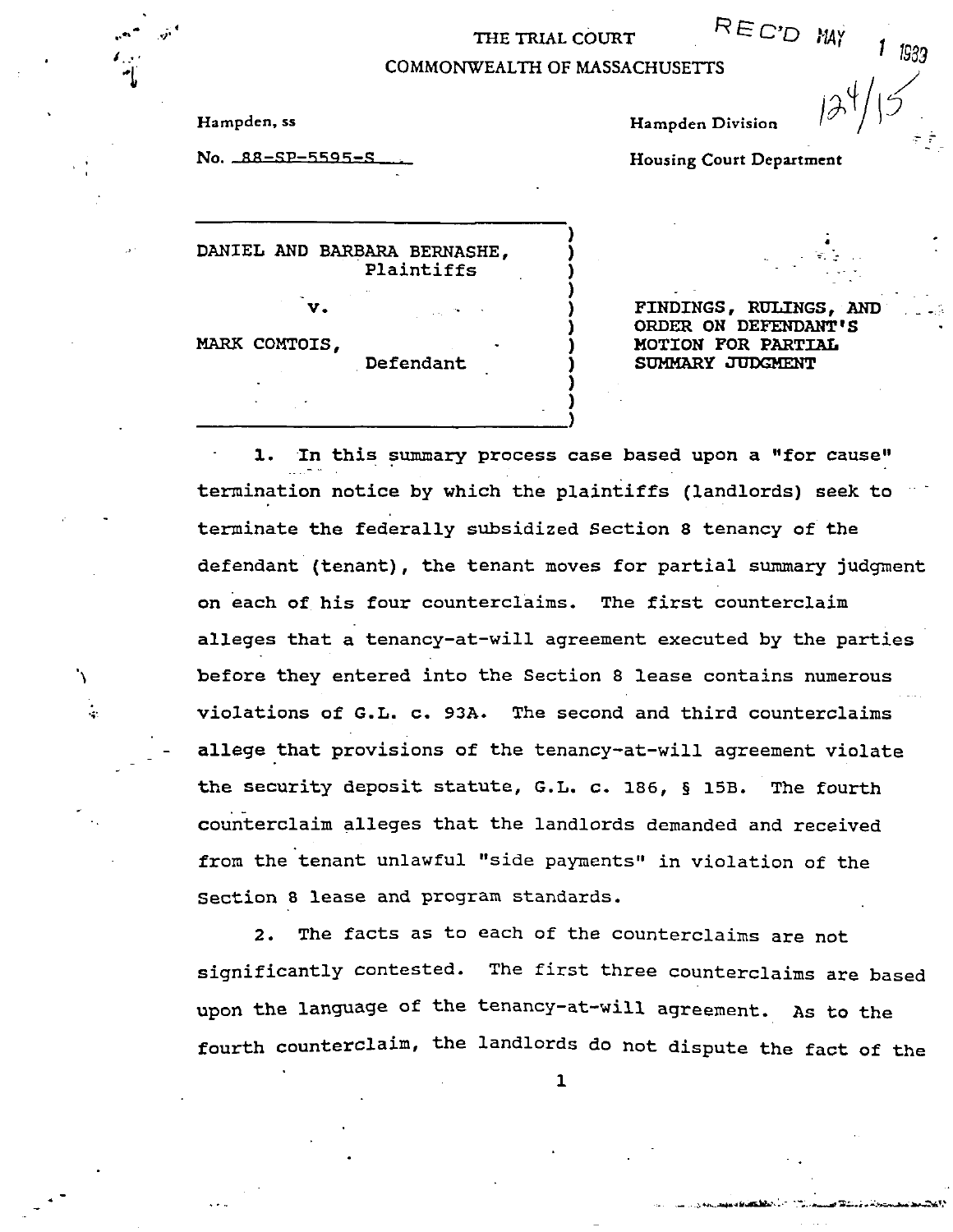"side payments." They argue, rather, that a question of fact is presented as to whether they acted unfairly and deceptively because it was the tenant who proposed the side payments arrangement to avoid eviction. For purposes of this motion, the<br>court must accept this allegation. ়<br>ক  $\frac{1}{\sqrt{2}}$ 

4

'\

÷

**3.** On the fourth counterclaim, the court must also determine whether a factual issue **is** raised as to the tenant's entitlement to multiple damages either because the landlords' conduct was knowing or willful and/or because the landlords refused to grant relief upon demand in bad faith with knowledge or reason to know that the act or practice complained of violated c.  $93A$ ,  $\S 2.$ <sup>1</sup>

**4.** Rental Asreement Clauses Under G.L. *c.* **93A.** The tenancy-at-will agreement, executed by the parties on November **29, 1986** and effective December 1, **1986,** is a quilt of illegal clauses. These include provisions that the tenant will forfeit his security deposit if the tenancy lasts less than ninety days, that the tenant pay all court costs and attorney's fees if the landlords bring legal action, regardless of which party prevails,

 $\overline{2}$ 

**<sup>1</sup>** G.L. c. **93A, 5 9** provides that "[tlhe demand requirements of this paragraph shall not apply if the claim is asserted by way of counterclaim or cross-claim... but [the] respondent may otherwise employ the provisions of this section by making a written offer of relief and paying the rejected tender into court as soon as practicable after receiving notice of an action commenced under this section." The tenant's answer and counterclaims were filed on February **22, 1988.** It appears uncontested that by letter dated September **28, 1988** the landlords offered to settle the tenant's counterclaims for **\$600,** enclosing a *\$600* check to their order with the letter. The landlord apparently filed this check with the court (but did not pay any **sums** into court) on or around October **4, 1988.**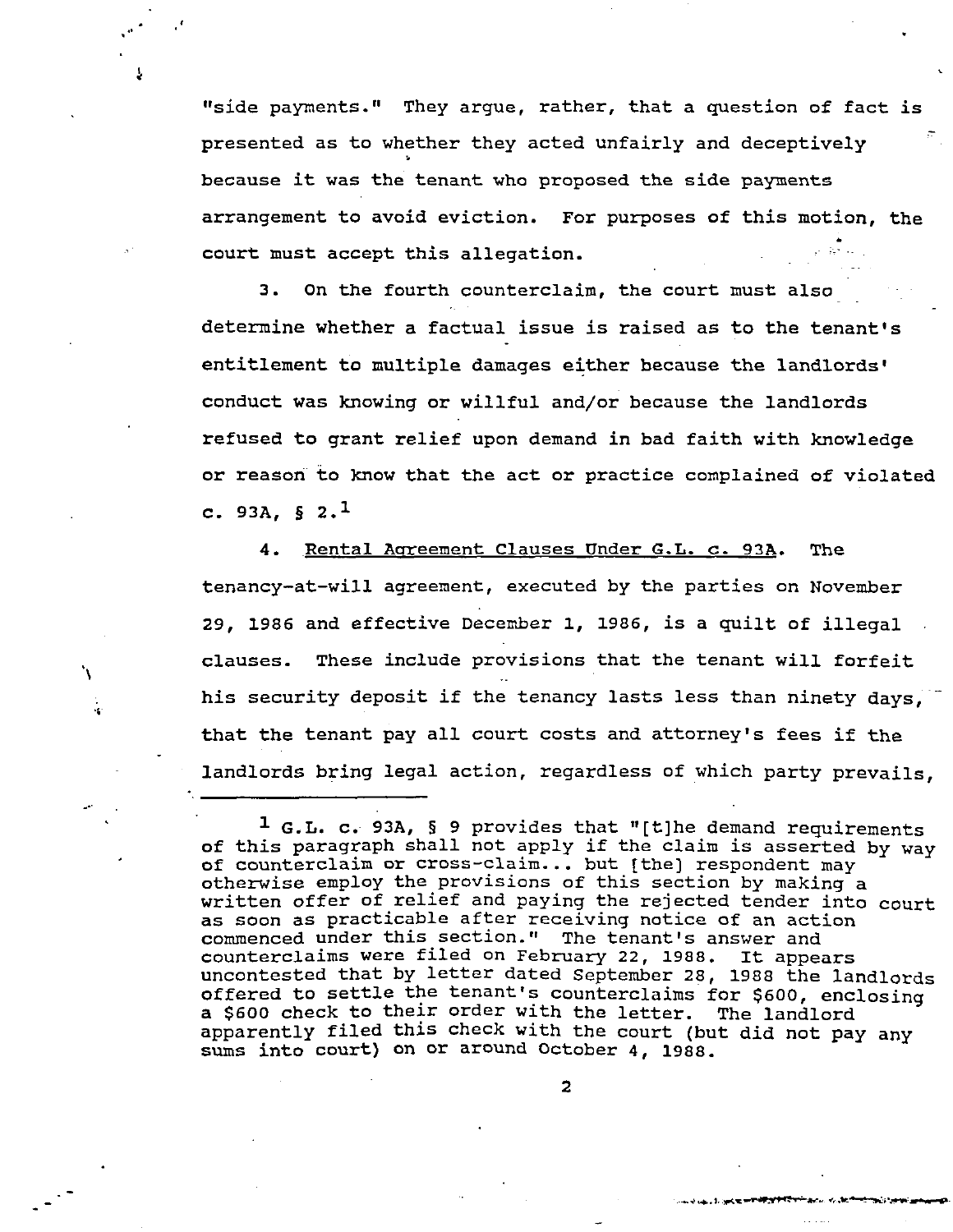that termination notice may be waived at the landlords' option for breach of the agreement, that the landlords may employ a self-help eviction instead of judicial process, that the landlords shall have a lien on the tenant's personal property for unpaid rent, enforceable by a self-help remedy, "regardless of any provision of law," that the landlords may deem any removal of "furniture or baggage" from the unit by the tenant as an abandonment of the premises and may use a self-help remedy, that the tenants waive claims for the landlord's breach of the implied warranty of habitability and tortious injury even if caused by the landlords, and that the tenant is allowed less than the statutory time for rebutting the landlord's statement of condition of the premises (three days) after which it shall be 'conclusively presumed'' that the landlords' statement is correct. This list, as impressive as it is, is not 100% exhaustive. Several of the unlawful provisions are overlapping and/or -)<br>8. A **4**  redundant.

-

*5.* The above tenancy-at-will agreement was in effect during December, 1986 and January, 1987, after which it was superceded by the Section 8 lease. The landlords argue that the execution of the new lease worked a novation, discharging the original lease and releasing each party from liability thereunder. As a matter of contract law, this position is correct. Zlotnick v. McNamara, 301 Mass. 224, 16 N.E.2d 632 (1938); Lipson v. Adelson, 17 Mass. App. Ct. 90, *456* N.E.2d 470 **(1983).** 

'\

';~

*6.* The statutory violation, however, was accomplished when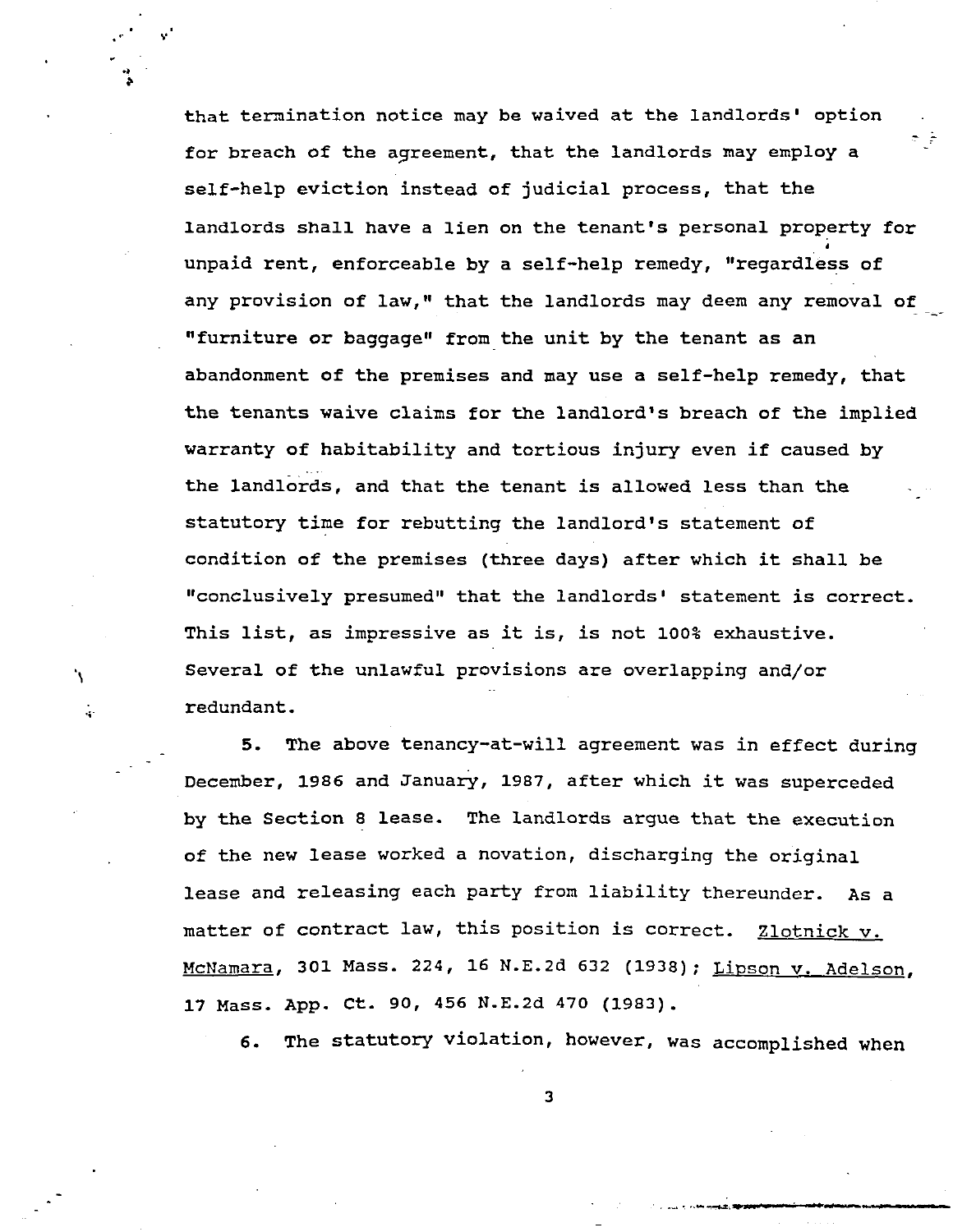the parties executed the tenancy-at-Will agreement, and persisted for two months. The execution of the new lease does not obviate the statutory violations even if it discharges contractual obligations. The "injury1' under c. **93A,** within the meaning of Leardi v. Brown, **394** Mass. 151, 474 N.E.2d 1094 (1985), was an accomplished fact that could not be made to disappear by the signing of a lawful lease. The tenant lived under the tenancy- .<br>.<br>. at-will agreement for two months, a brief but indelible history that cannot be rewritten.

\*

'\

. **'i** 

*7.* Because the tenant claims no injury beyond statutory damages, and because under the rule of Leardi v. Brown, supra, statutory damages are not to be multiplied, the only remaining question on this counterclaim is whether the tenant may recover statutory damages for each illegal lease clause, or only a single statutory award of \$25. This was a question explicitly left open by the Leardi court, which noted the trial judge's reluctance to "[pile] on sanctions unthinkingly once an illegality is found.'' by the <u>Leardi</u> court, which noted the trial judge's reluctance to "[pile] on sanctions unthinkingly once an illegality is found."<br><u>Id.</u> at 164. On the other hand, trial courts have allowed the recovery of statutory damages for each illegal clause found in a lease. E.g., Small v. **Gonzalez** and Lopez, Hampden Housing Court NO. 6412-5-85 (Peck, **J.** 1985).

8. In the case at bar, the illegal rental agreement clauses fall into six separate categories, as follows: **(1)** purported waiver of the tenant's rights under the security deposit statute, see **G.L.** c. 186 **5 lSB(8);** 940 Code Mass-Regs. 3.17(3) *ti* **(4);** *(2)*  the requirement that the tenant pay the landlord's court costs

**4** 

. .. . **.\_.-~---'--..-.C.-L-**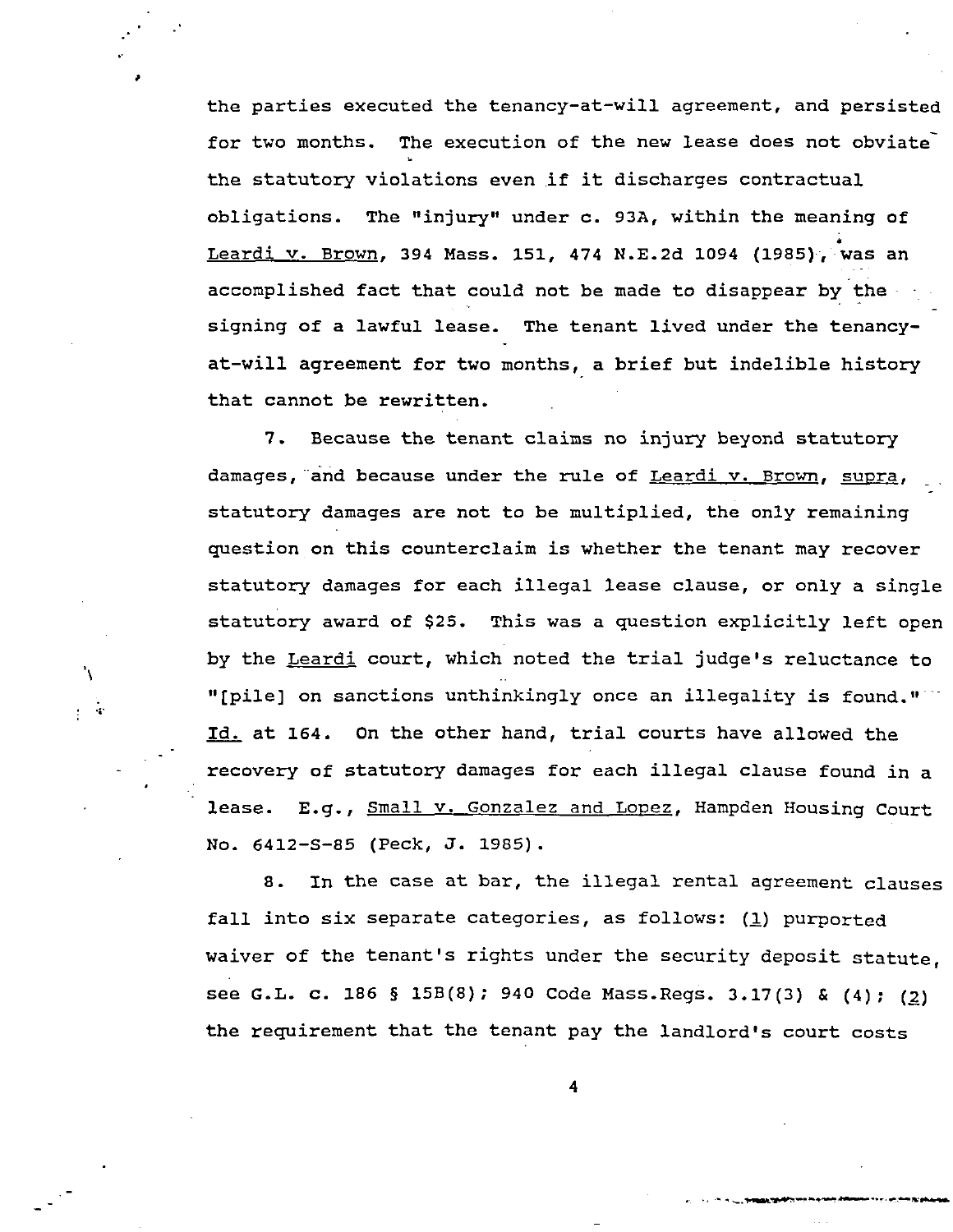and attorney's fees if the landlord brings legal action, regardless of the outcome, see 940 Code Mass. Regs. 3.16(1); (3) purported waiver of termination notices, see G.L. c. 186 **5** 15A; 940 Code Mass-Regs. 3.17(5) & (6); **(4)** purported allowance of "self-help" evictions, see G.L. c. 184 **5** 18; G.L. c. 186'55 14 & 15F; G.L. c. 266 **5** 120; 940 Code Mass.Regs. 3.17(5) & (6)(f); *(5)*  the allowance to the landlord of a lien on the tenant's personal property enforceable by a self-help remedy, see St. 1977, c. 284, **<sup>5</sup>**2 (repealing boarding house lien formerly contained in G.L. c. 255 **5** 23); Grant v. Barnes, 177 Mass. 111 (1900); 940 Code Mass.Regs. 3.16(1) & (3); and *(6)* purported waiver of tort and warranty liability, see G.L. c. 111 **5** 127L; Boston Housinq Authoritv v. Heminwav, 363 Mass. 184, 293 N.E.2d 831 (1973); G.L. c. 186 **55** 15 & 19.

 $, '$ 

'\

**.I.** 

9. While the court of course agrees that sanctions should not be piled on unthinkingly once an illegality is found, the law does require the court to review a rental agreement carefully to determine which legally protected rights and interests are invaded by the specific language Of the document. Each of the above categories of unlawful clauses invades a separately and distinctly protected legal interest of the tenant. v. Court Manaqement Co., 400 Mass. 321, 509 N.E.2d 1 (1987) (where single act invades two Separate interests protected by statute, separate damages to be awarded for each interest invaded). For example, the tenant's rights under the security deposit statute are entirely distinct from her rights under the See Tanello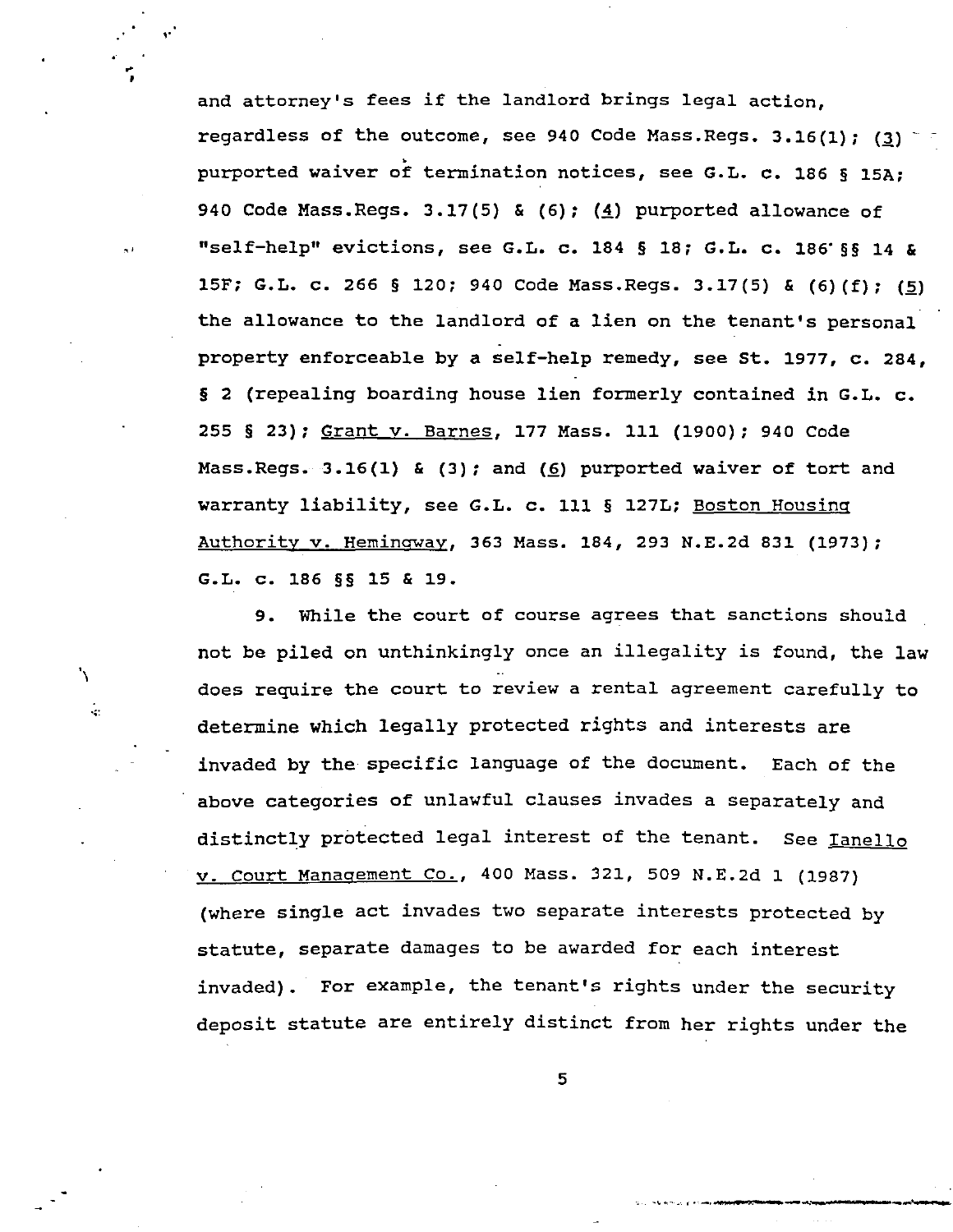common law implied warranty of habitability. While sanctions should not be piled on unthinkingly, neither should a party be excused from second'and subsequent instances of unlawful conduct that invade distinct legal interests merely because liability has been imposed for the first instance. *An* upside-down **rule** that **<sup>a</sup>** .. dog has to pay for the first bite but gets the others for free would be subversive of the deterrent effect that statutory damages under c. 93A are designed to provide. **And** from a fairness perspective, it makes no sense to treat in the same category a landlord who makes one error in a lease and a landlord who uses the overwhelmingly unfair and unconscionable document in the case at bar. As the punishment should fit the crime, the sanction should fit the conduct.

..

10. Consequently, the court concludes that a court faced with a lease or rental agreement containing illegal clauses should determine which legal interests of the tenant those clauses invade, and, in the absence of greater actual damages, award statutory damages for each separate legal interest that is invaded. On the other hand, damages should not be awarded twice if, for example, two separate lease clauses overlap and invade the same interest, such as the right to be protected against "self-help" evictions. Applying this reasoning to the case at bar, the court concludes that the rental agreement contains six separate violations Of G-L- C. **93A.** Therefore, the tenant's motion for summary judgment, in the amount of \$150, is allowed as to his first counterclaim.

'\

**'i**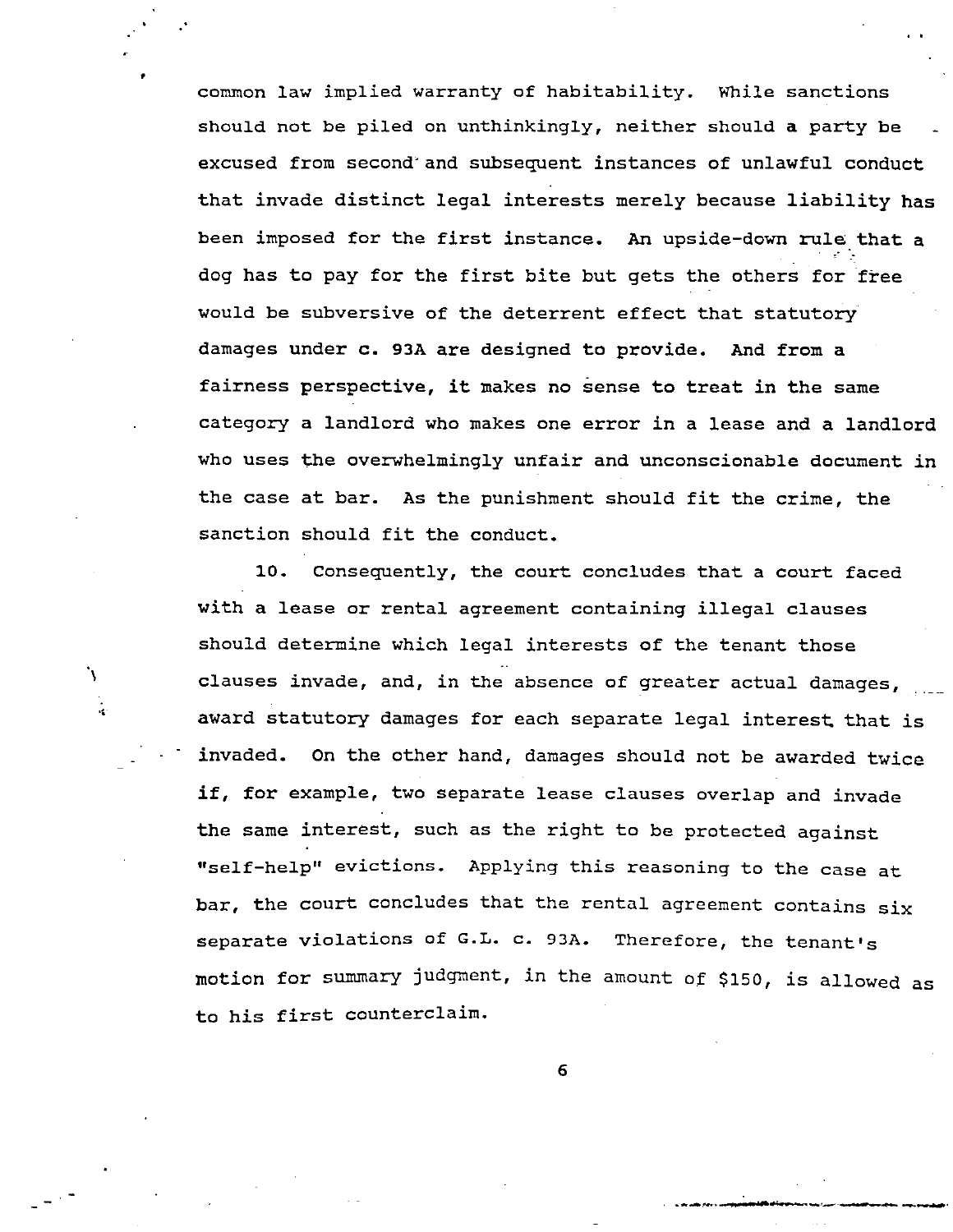11. Rental Aqreement Clauses Under **G.L.** c. 186 **6** 15B. Paragraph #4 of the rental agreement provides in part that "Tenant also agrees that Security Dep. will be forfeited if his or her term of tenancy is ninety days or less." This collides directly with the provision of **G.L.** c. 186 **5** 15B(4), which provides that the landlord must return the tenant's security deposit within thirty days after the termination of occupancy under a tenancy at will, except for specified deductions if made in conformity with the statute. Cf. c. 186 § lSB(9) (statute inapplicable to tenancy of one hundred days or less for a vacation or recreational purpose).

12. **G.L.** c. 186 **5** 15B(6)(c) provides that

!

 $\frac{1}{2}$ 

[tlhe lessor shall forfeit his right to retain any portion of the security deposit for any reason... if he... uses in any lease signed by the tenant any provision which conflicts with any provision in this section and attempts to enforce such provision or attempts to obtain from the tenant or prospective tenant a waiver of any provision of this section....

There is no real question that whether or not the landlord attempted to enforce this provision, the rental agreement is intended to act as a waiver of c. 186 **5** 15B(4).

13. The landlords, however, have established by uncontested affidavit that although they accepted a security deposit in the amount of \$460 in connection with the tenancy at will, upon the execution of the Section *8* lease, which permits a security deposit of \$271, they returned the difference (\$189) to the tenant. This is the same transaction, in substance, that would

**7** 

**CLASSIC ARTIST**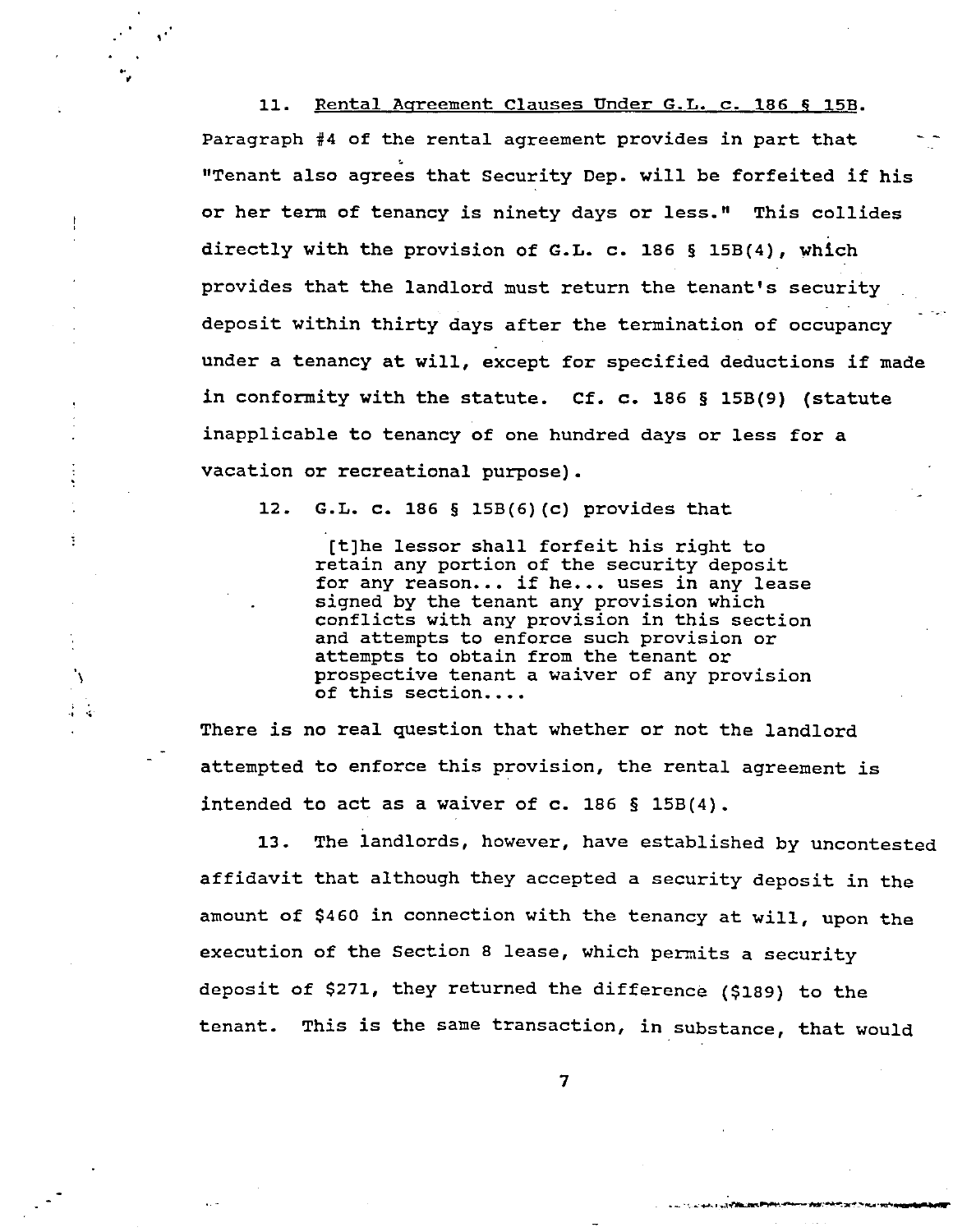have occurred had the landlords written a check to the tenant for \$460 and received from him a check for \$271. In substance, the tenant has already obtained the remedy he seeks-- the return of the \$460 security deposit under the rental agreement which, as the tenant correctly argues, the landlords had no right under the statute to retain. Damages have already been assessed against the landlords for the unlawful clauses relative to the security deposit in the rental agreement. The court concludes that the tenant has already obtained the return of the unlawfully held deposit, and that he is therefore not entitled to a further remedy on.account of this violation. See Castenholz **v.** Caira, **21.**  Mass. App. Ct. '758, 490 N.E.2d 494 (1986). - ..

14. The same reasoning applies to the other clause in the rental agreement (clause **#15)** violative of the security deposit statute. The statutory remedy sought here is again the return of the deposit. Consequently, the tenant's motion for summary judgment on his second and third counterclaims is denied and summary judgment is to enter for the landlords on these claims. Mass.R.Civ.P. 56(c).

'\

**.i'** 

15. "Side Payments". The Section *8* lease signed by the parties sets the contract rent level at \$424 per month. It appears uncontested that from the commencement of the Section *8*  tenancy and continuing for eleven months, the tenant made additional "side payments" to the landlords in the amount **of** \$36 per month (so that the total received by the landlords was \$460 per month, the rent level under the original tenancy at will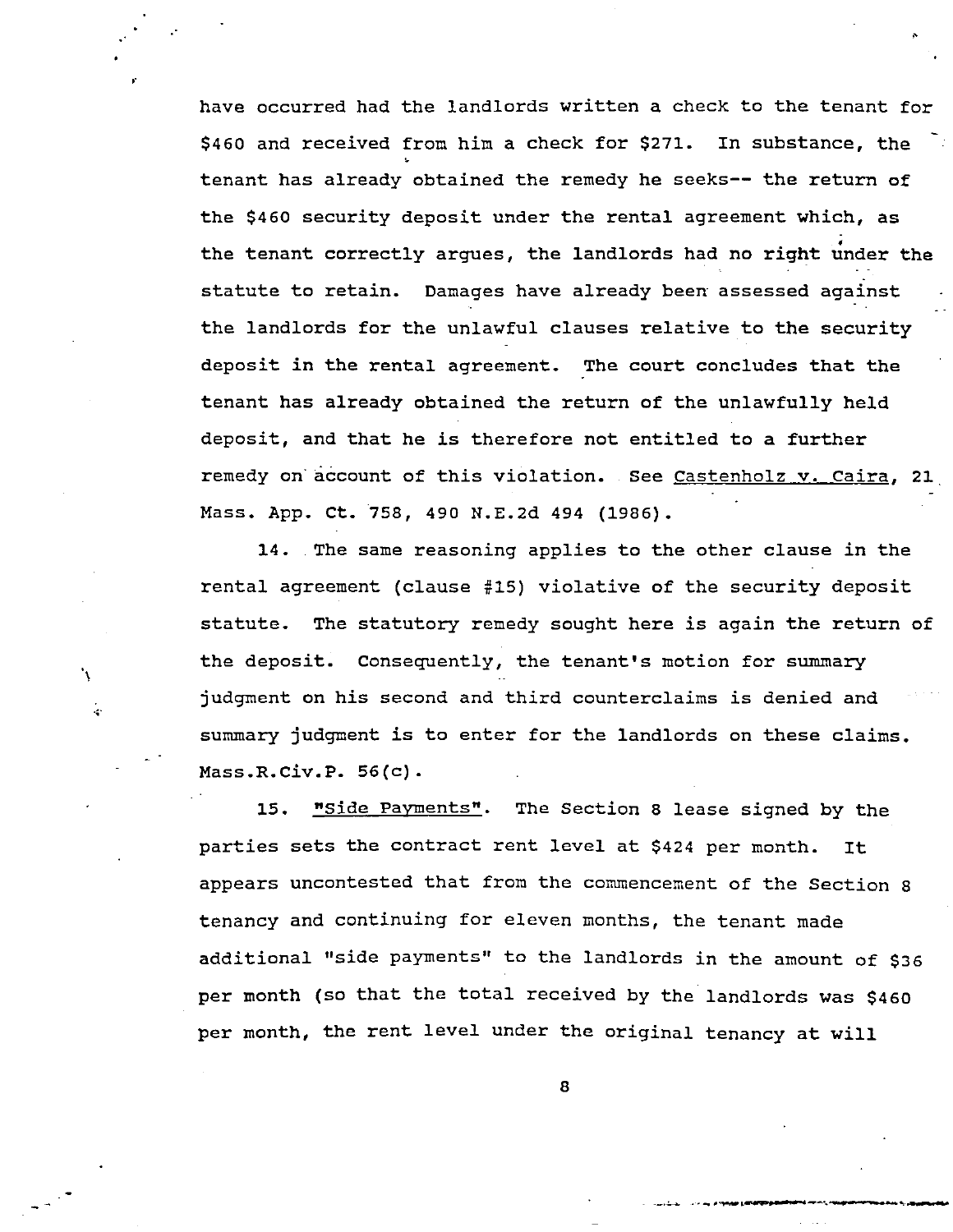agreement). The total of payments made and received is **\$396.** 

**16. As** noted at the outset, the court must accept as true \_\_ for purposes of this motion the landlords' allegation that this arrangement was at the tenant's suggestion, and that the landlords "gave **in"** to the suggestion. In the rent control context the law is clear that charges by landlords above the permissible rent control level constitute a violation of G.L. **c. 93A** as well as the applicable rent control ordinance. The cases further hold that even where the payments are made and received with the tenant's "full knowledge and complicity" the landlord is liable for the statutory violation. Rita v. Carella, **394** Mass. *822,* **477** N.E.2d **1016 (1985);** Scofield **v.** Bernan & Sons, **393** Mass. **95, 469** N.E.2d **805 (1984). A** showing by the landlord that the tenant made the payments voluntarily will not defeat the tenant's claim for multiple damages under the "willful or knowing" standard.

**17.** The question presented is whether the situation in the case at bar is analogous to that presented in the above cases. The landlords suggest that it is not because, in contrast to the rent control context, there is no statute or ordinance in this case specifically providing a tenant a remedy for a voluntary overpayment.

'N

 $\mathcal{L}$ 

**18.** The governing law, however, does provide such a remedy. The lease itself provides (paragraph **419)** that "This **LEASE** and any attachments represent the entire agreement between Owner and Tenant...." Paragraph *20* states that any changes in the contract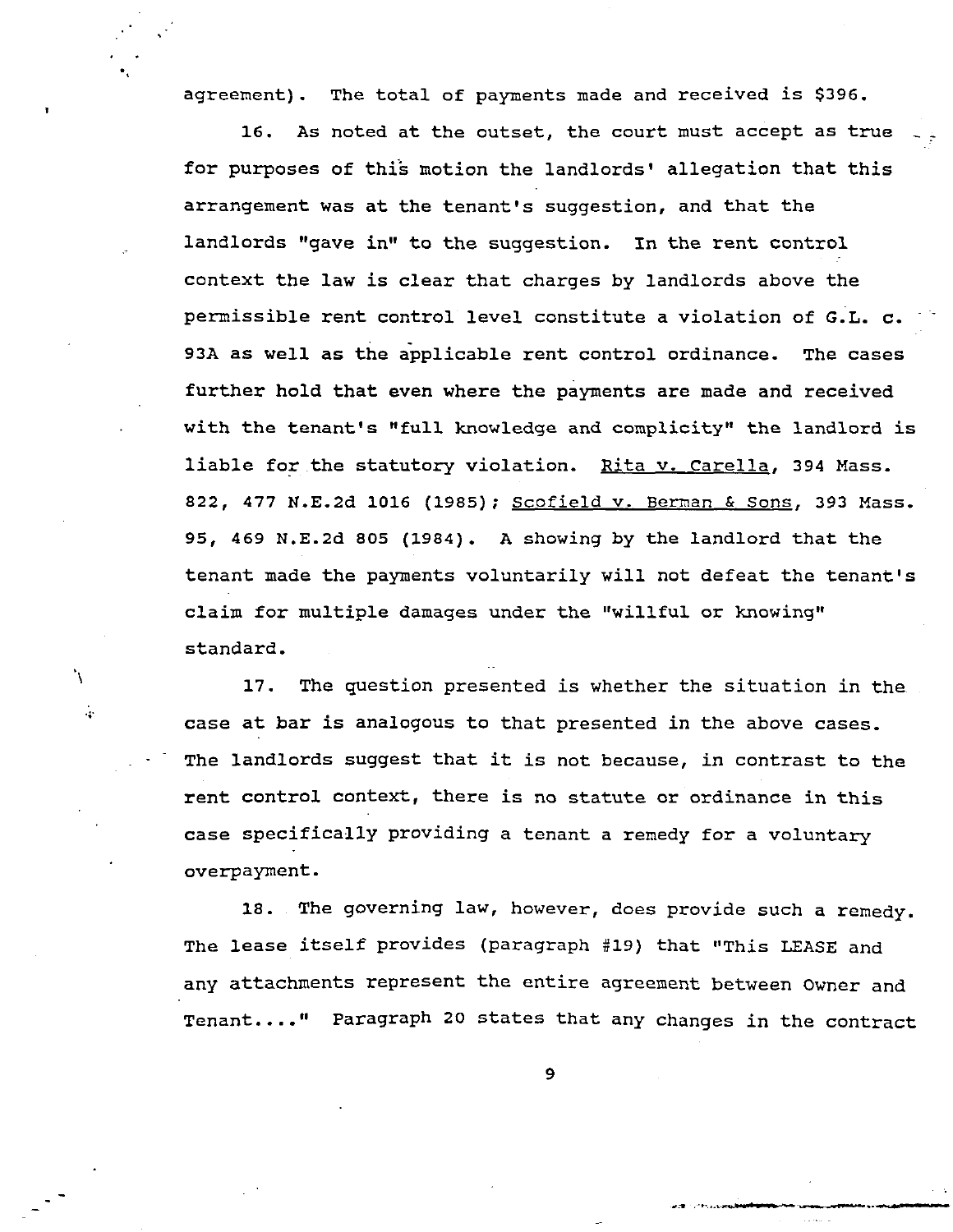rent for the unit or the tenant's share of the rent shall be stated in a written notice to owner and tenant (from the housing authority). The side payments clearly violated the lease.

**19.** The Section **8** Existing Housing Program is administered by the United States Department of Housing and Urban Development (HUD), which has promulgated HUD Handbook **7420.7** to establish operating standards for the program. Many courts have viewed HUD issuances such as Handbooks as having the force of law, the leading case being Thorpe v. Housing Authority of Durham, 393 U.S. **268 (1969).** See also Silva v. East Providence Housinq Authority, **565 F.2d 1217 (1st** Cir. **1977);** Bloom v. Nlaara Falls Housina Authoritv, **430** F. Supp. **1183 (W.D.N.Y. 1977).** 

20. HlJD Handbook **7420.7** divides abuse **of** the Section *0*  Program into three categories: PHA (housing authority) abuse, tenant abuse, and landlord abuse. The collection of side payments is categorized as a landlord abuse of the program and is prohibited, evidently in recognition of the unequal bargaining power of the parties in the housing market. This inequality is evidenced in this case by the choices facing the tenant: make side payments or face eviction. The Handbook requires that the housing authority compel the landlord to reimburse the tenant when a side payments arrangement is brought to its attention. Handbook 7420.7 para.  $9-12(c)$  (1) (a). Thus the governing law in the Section 8 context, as in the rent control context, does indeed provide the tenant a specific remedy for voluntary overpayment, reimbursement of the amounts overpaid. The court

\*\

 $\cdot$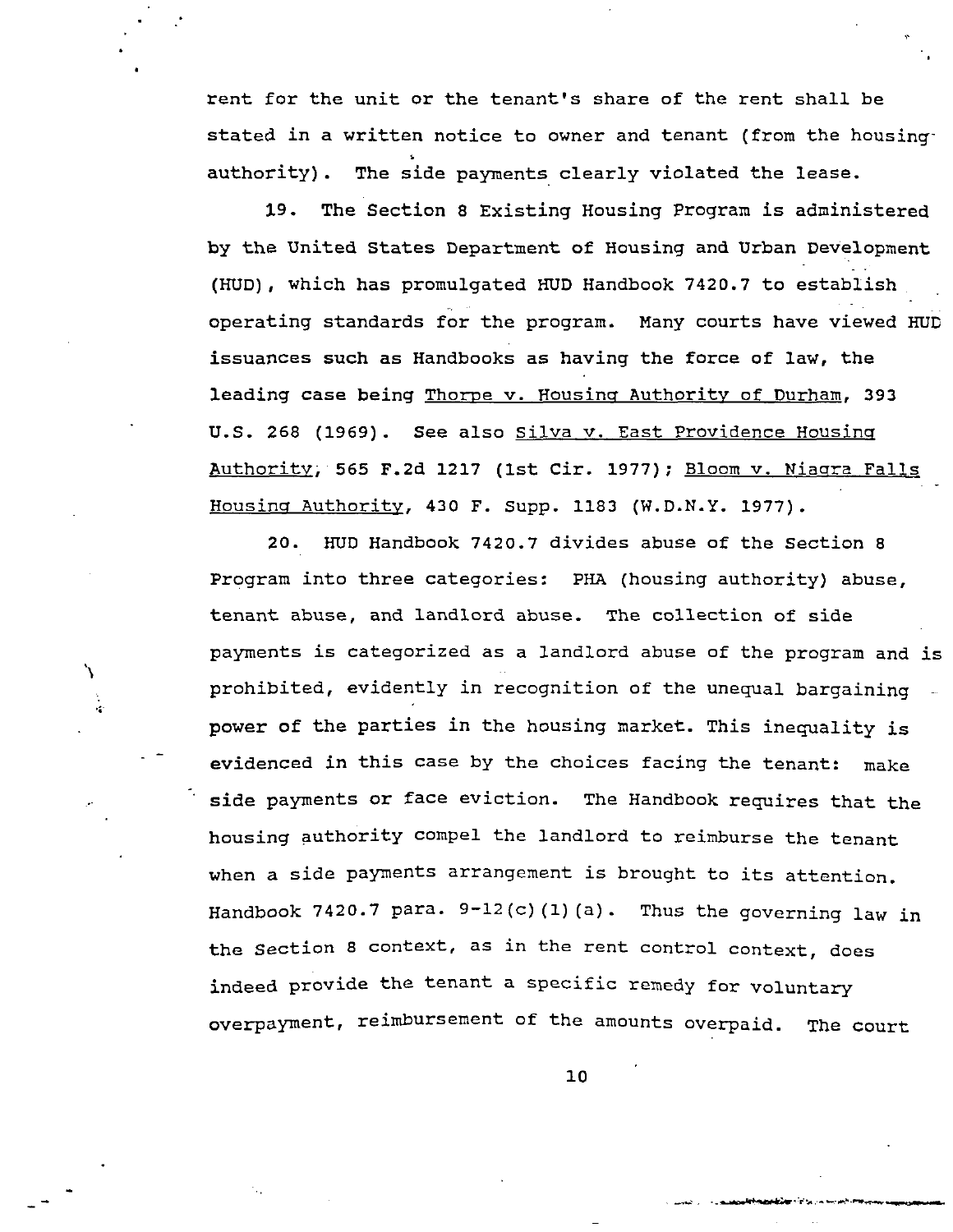consequently concludes that it is a violation of G.L. c. 93A **5** *<sup>2</sup>* for a Section 8 landlord to accept unlawful "side payments" from a tenant in violation of the lease and of the controlling program standards. See **940** Code Mass.Regs. **3.17(1)** & **(3).** 

> 21. Under the reasoning in Rita v. Carella, supra, the overcharge is a willful or knowing violation of the statute. landlords do not deny the tenant's allegation that the landlords acted knowingly, and that they were familiar with the program standards as a result of their other Section *8* rentals. The

> *22.* Assuming that the conduct was not knowing or willful, the landlords could perhaps have limited their liability to single rather than treble damages had they made an offer of settlement in compliance with the statute. But the written offer of relief and tender was made nine months after the tenant's counterclaim was served. **As** a matter of law,,a delay of nine months cannot be viewed as meeting the "as soon as practicable" statutory standard. See n. 1, supra.

٠Ņ.

÷.

**23.** The court understands how this claim must appear from the landlords' perspective. In their view, they acceded to the tenant's request to "help him out," and now damages are being assessed against them. The law prohibits and penalizes certain conduct regardless of the subjective motivation behind it, in order to achieve policy goals set by the legislature, the appellate courts, or in this case HUD, and it is the responsibility of the courts to enforce that law, This is not to suggest that the goal of holding the parties to the contract they